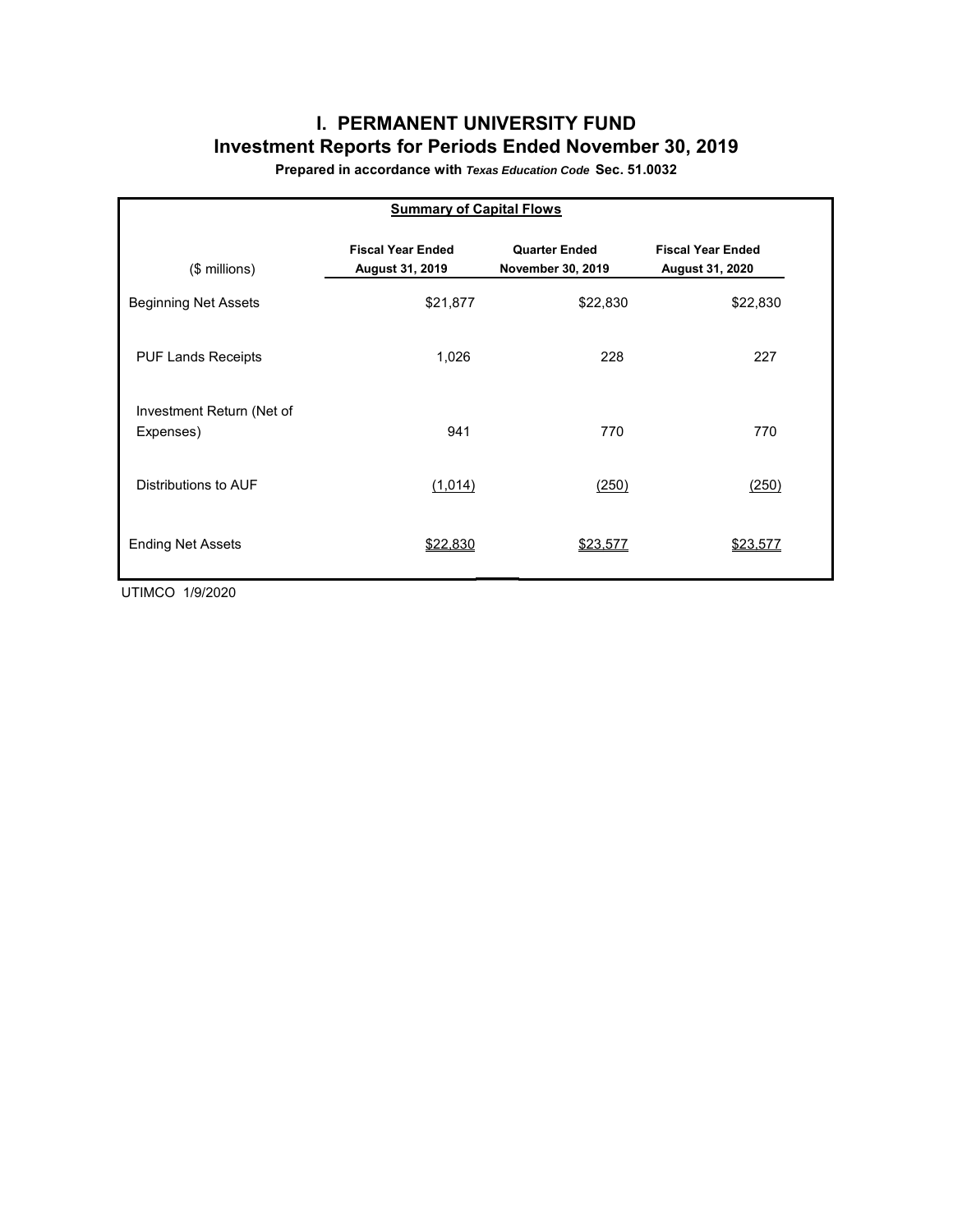# **II. GENERAL ENDOWMENT FUND Investment Reports for Periods Ended August 31, 2020**

**Prepared in accordance with** *Texas Education Code* **Sec. 51.0032**

| <b>Summary of Capital Flows</b>        |                                             |                                           |                                             |  |  |  |  |  |  |  |
|----------------------------------------|---------------------------------------------|-------------------------------------------|---------------------------------------------|--|--|--|--|--|--|--|
| (\$ millions)                          | <b>Fiscal Year Ended</b><br>August 31, 2019 | <b>Quarter Ended</b><br>November 30, 2019 | <b>Fiscal Year Ended</b><br>August 31, 2020 |  |  |  |  |  |  |  |
| <b>Beginning Net Assets</b>            | \$10,419                                    | \$12,642                                  | \$12,642                                    |  |  |  |  |  |  |  |
| Contributions                          | 2,212                                       | 692                                       | 692                                         |  |  |  |  |  |  |  |
| Withdrawals                            | (9)                                         | (1)                                       | (1)                                         |  |  |  |  |  |  |  |
| <b>Distributions</b>                   | (529)                                       | (154)                                     | (154)                                       |  |  |  |  |  |  |  |
| Investment Return (Net of<br>Expenses) | 549                                         | 451                                       | 451                                         |  |  |  |  |  |  |  |
| <b>Ending Net Assets</b>               | \$12,642                                    | \$13,630                                  | \$13.630                                    |  |  |  |  |  |  |  |

01/07/2020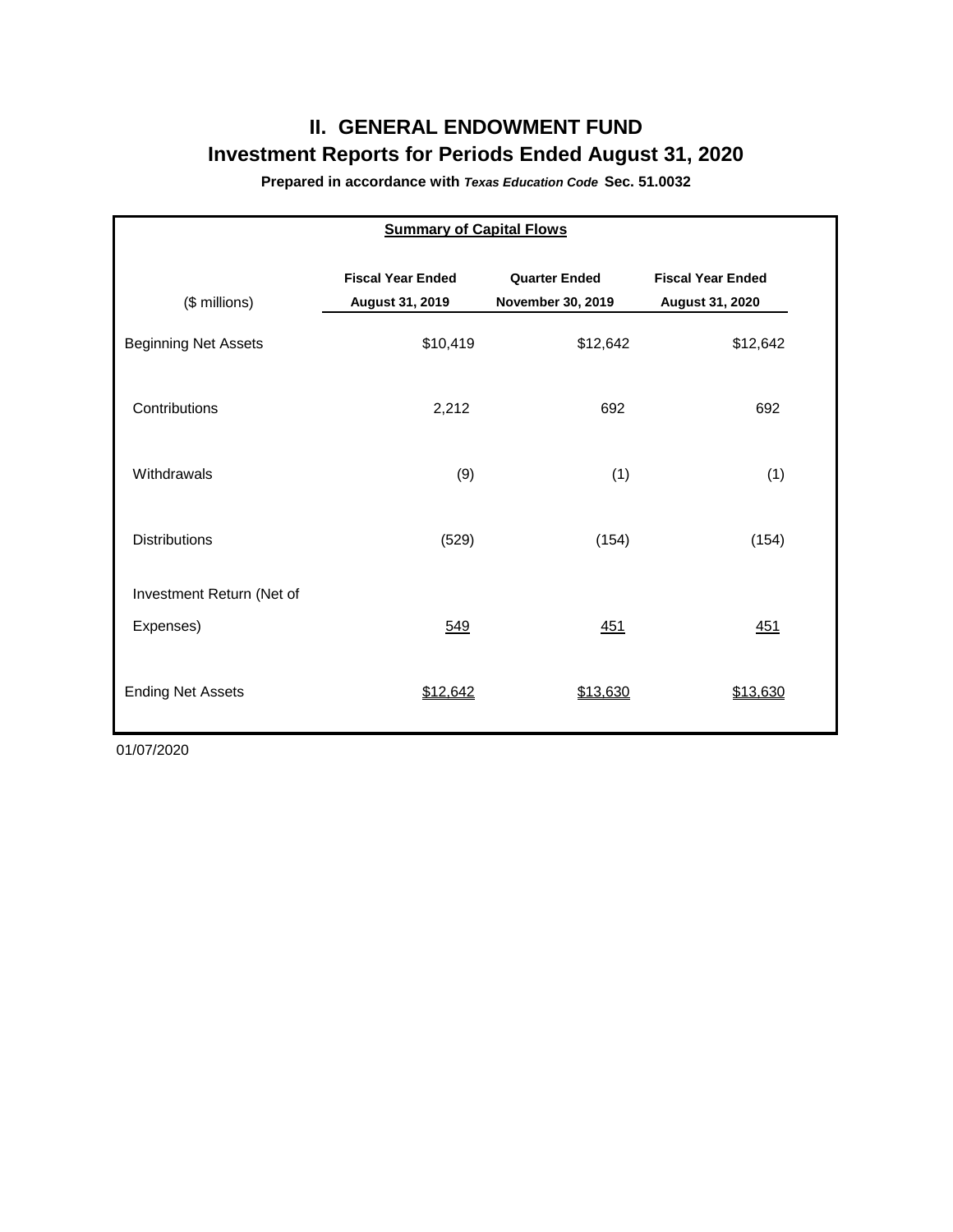# **III. INTERMEDIATE TERM FUND Investment Reports for Periods Ended November 30, 2019**

**Prepared in accordance with** *Texas Education Code* **Sec. 51.0032**

| <b>Summary of Capital Flows</b> |                                             |                                           |                                             |  |  |  |  |  |  |  |
|---------------------------------|---------------------------------------------|-------------------------------------------|---------------------------------------------|--|--|--|--|--|--|--|
| (\$ millions)                   | <b>Fiscal Year Ended</b><br>August 31, 2019 | <b>Quarter Ended</b><br>November 30, 2019 | <b>Fiscal Year Ended</b><br>August 31, 2020 |  |  |  |  |  |  |  |
| <b>Beginning Net Assets</b>     | \$9,935                                     | \$9,207                                   | \$9,207                                     |  |  |  |  |  |  |  |
| Contributions                   | 519                                         | 311                                       | 311                                         |  |  |  |  |  |  |  |
| Withdrawals                     | (1, 436)                                    | (354)                                     | (354)                                       |  |  |  |  |  |  |  |
| <b>Distributions</b>            | (282)                                       | (69)                                      | (69)                                        |  |  |  |  |  |  |  |
| Investment Return (Net of       |                                             |                                           |                                             |  |  |  |  |  |  |  |
| Expenses)                       | 471                                         | 255                                       | 255                                         |  |  |  |  |  |  |  |
| <b>Ending Net Assets</b>        | \$9,207                                     | \$9,350                                   | \$9,350                                     |  |  |  |  |  |  |  |

UTIMCO 12/19/2019